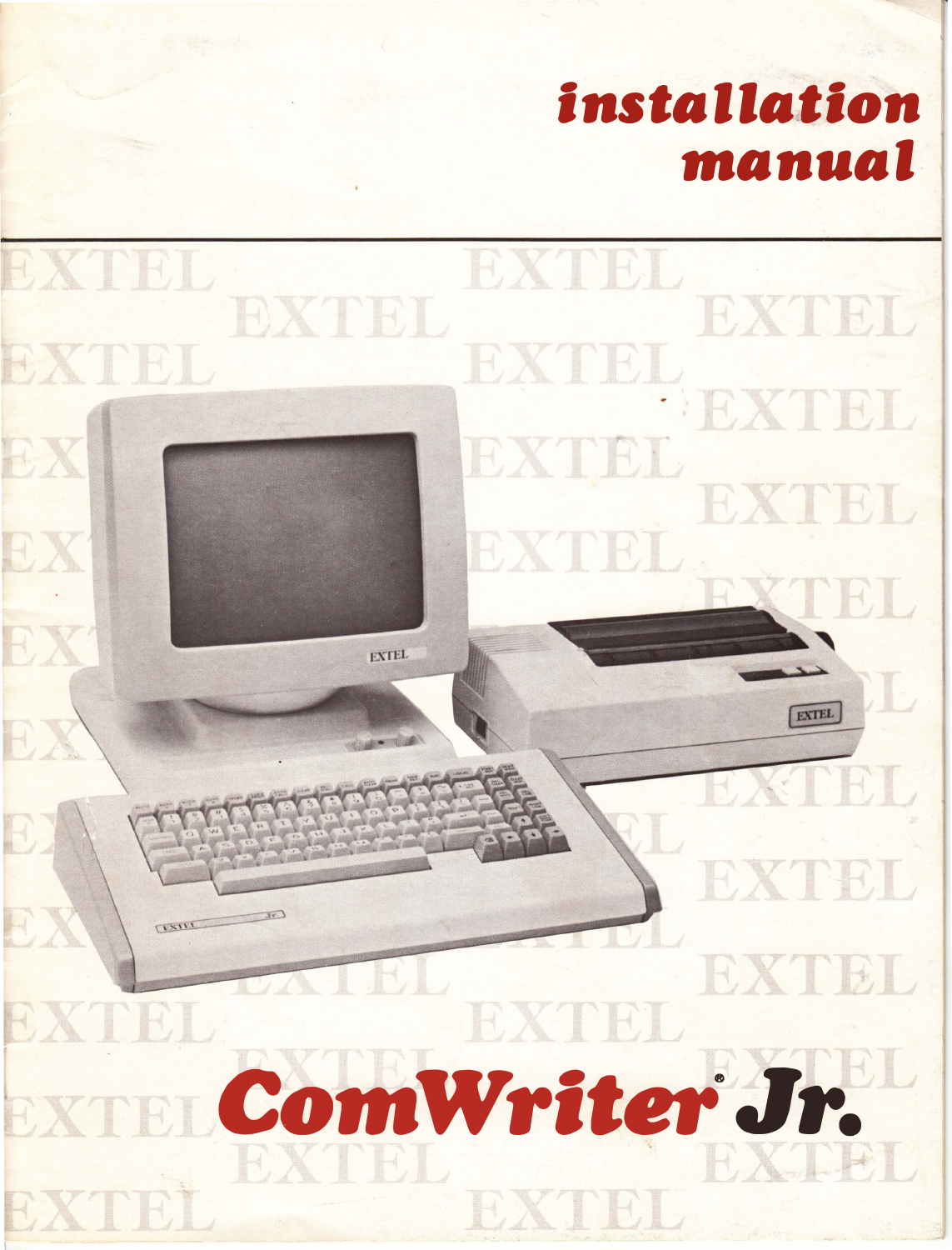#### Published By

Extel Corporation 4065 Commercial Avenue Northbrook, Illinois USA 60062

Telephone: (312) 291-2500 Telex: 72-4398

Copyright © 1985, Extel Corporation All Rights Reserved

#### Proprietary Statement

This manual contains information of Extel Corporation intended solely for the information and use of parties operating and maintaining the equipment described herein. Such proprietary information may not be used, reproduced or disclosed to any other parties or for any other purposes without the express written permission of Extel Corporation.

# Contents

| 1.0 |  |
|-----|--|
| 1.1 |  |
| 1.2 |  |
| 2.0 |  |
| 3.0 |  |
| 3.1 |  |
| 3.2 |  |
| 4.0 |  |
| 5.0 |  |
| 5.1 |  |
| 5.2 |  |
| 5.3 |  |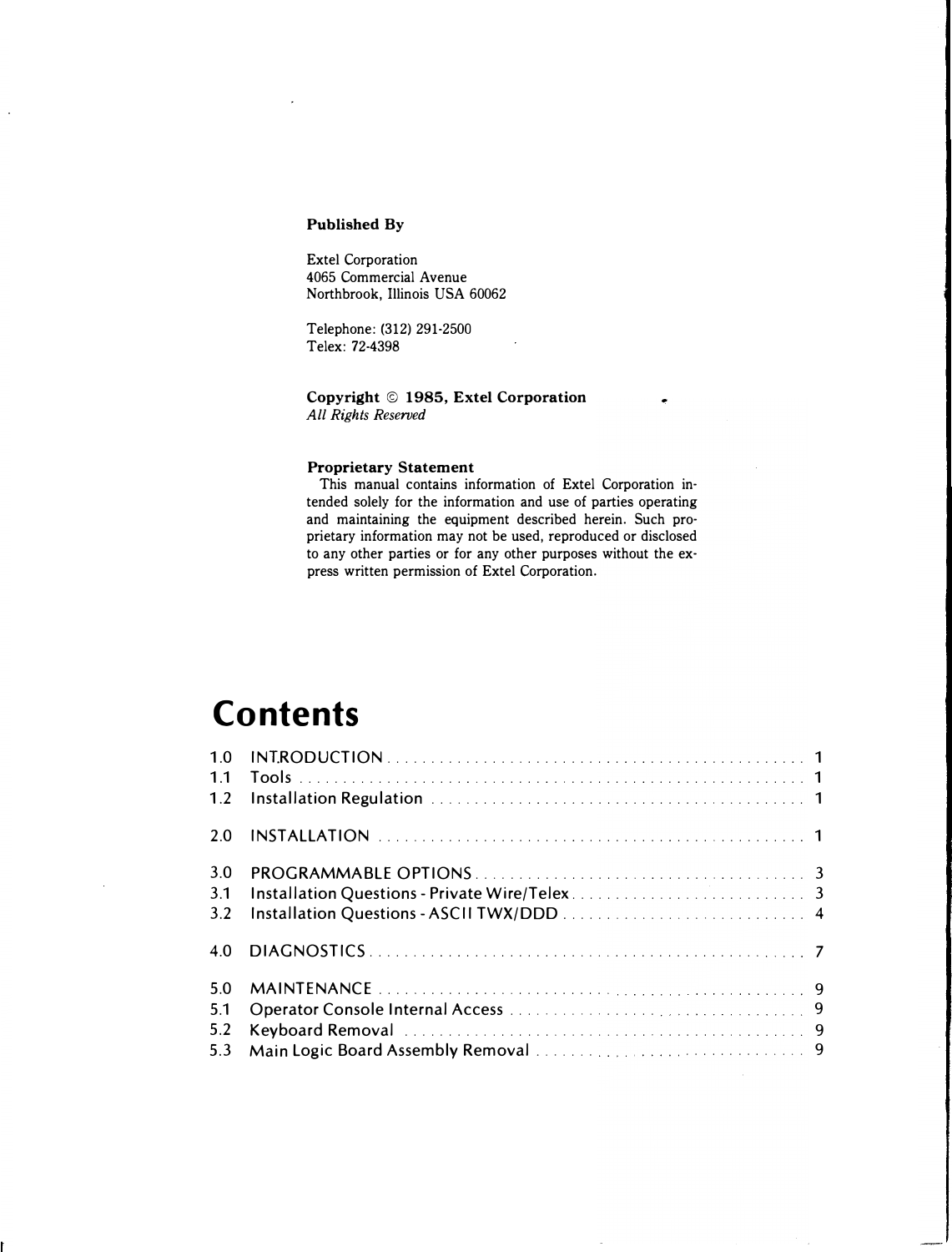# Installation Instructions

## 1.0 INTRODUCTION

Inspect the contents of each carton for damage which may have occurred during shipping. If any assembly has been damaged, keep the packing materials for that assembly and report the damage immediately to the deliverer. When inspection is complete, continue with the installation.

#### 1.1 Tools

The only tools required for installation are two screwdrivers; a flat blade and a Phillips screwdriver.

#### 1.2 Installation Regulation (ODD Terminals Only)

FCC Regulations for Telephone Modems (U.S. Use Only)

Extel Corporation warrants that each Telephone Modem/Interface Connector assembly complies with all the applicable FCC Rules and Regulations, Part 68, Sub-part D.

Users connecting terminal equipment to the telephone network shall, before such connection is made, give notice to the telephone company of the particular line or lines to which such connection is made, and shall provide to the telephone company, the FCC Registration Number of the equipment. (Reference FCC Part 68.106.)

The equipment may not be used with party lines or coin lines. (Reference FCC Part 68.218, B 1; Part 68.502, A 1.)

INSTALLATION- The user must make appropriate arrangements with the local telephone operating company to provide a USOC Code RJ11C# jack, or equivalent (including adapter if required), for each teleprinter terminal employing the registered equipment. (Reference FCC Part 68.218, B 1; Part 68.502, A 1.)

If trouble is experienced, the user must disconnect the terminal associated with the registered equipment from the telephone line to determine if the registered equipment is malfunctioning. If so, the use of such equipment shall be discontinued until the problem has been corrected. (Reference FCC Part 68.218, B 3.)

The registration number and ringer equivalent number are found on the label located on the Telephone Modem Interface Board assembly, connector mounting bracket.

#### 2.0 INSTALLATION

1. Unpack the CRT Monitor and perform all the required steps outlined . in its installation instructions.

Next, install the four rubber feet in the monitor kit (if supplied) to the bottom of the monitor. Position the CRT Monitor at its location. Place the Com Writer Jr. in front of it.

Set the HI/LO Impedance switch to the LO position. Refer to Figure 1.



Figure 1. Monitor Rear View

2. If a printer is to be used, unpack the printer and perform all the steps outlined in its installation instructions. Perform any operations on the printer required before switching on its power (Setting switches, installing ribbon, paper, etc.)

If the printer is the alternate 9-needle dot matrix printer, there are recommended settings for the DIP switches on the rear of the printer. Refer to the operating instructions for the printer for more information.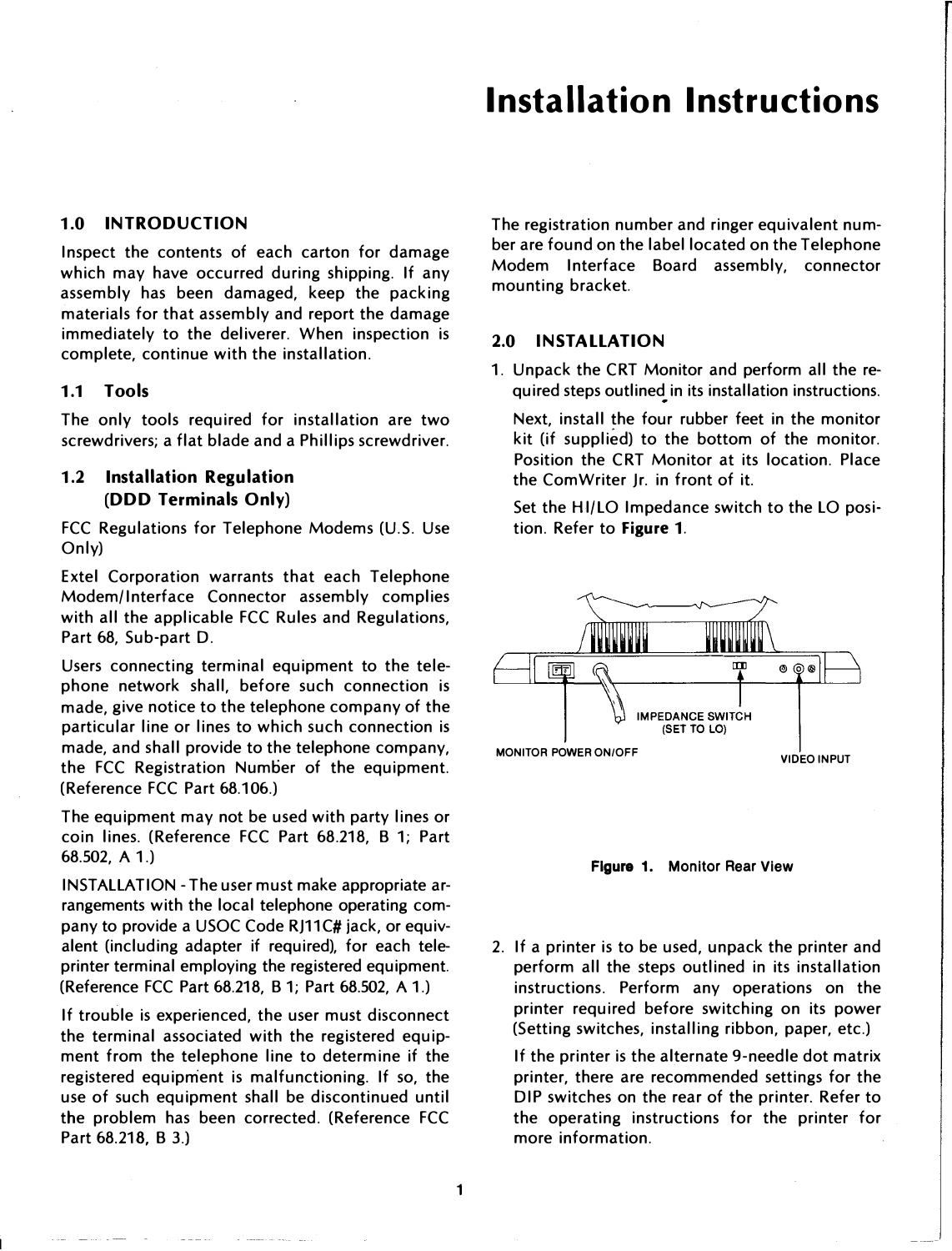|                                                                                                                                                                                                                                                                       | SW1                        |  | SW <sub>2</sub>  |                            |  |  |  |
|-----------------------------------------------------------------------------------------------------------------------------------------------------------------------------------------------------------------------------------------------------------------------|----------------------------|--|------------------|----------------------------|--|--|--|
| Switch                                                                                                                                                                                                                                                                | <b>Recommended Setting</b> |  | Switch           | <b>Recommended Setting</b> |  |  |  |
| 1                                                                                                                                                                                                                                                                     | <b>OFF</b>                 |  |                  | <b>OFF</b>                 |  |  |  |
| $\boldsymbol{2}$                                                                                                                                                                                                                                                      | <b>OFF</b>                 |  | $\boldsymbol{2}$ | <b>OFF</b>                 |  |  |  |
| $\overline{3}$                                                                                                                                                                                                                                                        | ON                         |  | 3                | ON                         |  |  |  |
| $\overline{\mathbf{4}}$                                                                                                                                                                                                                                               | ON                         |  | $\overline{4}$   | ON                         |  |  |  |
| 5                                                                                                                                                                                                                                                                     | <b>OFF</b>                 |  | 5                | ON                         |  |  |  |
| 6                                                                                                                                                                                                                                                                     | <b>OFF</b>                 |  | 6                | <b>OFF</b>                 |  |  |  |
| 7                                                                                                                                                                                                                                                                     | <b>OFF</b>                 |  | 7                | <b>OFF</b>                 |  |  |  |
| 8                                                                                                                                                                                                                                                                     | <b>OFF</b>                 |  | 8                | <b>OFF</b>                 |  |  |  |
| au Minimurmulanin<br>$\begin{bmatrix} 1 & 2 & 3 & 4 & 5 & 6 & 7 & 8 \ 1 & 2 & 3 & 4 & 5 & 6 & 7 & 8 \ \end{bmatrix}$<br>ON<br>HHHHHHH<br><b>OFF♥</b><br>مص<br>$\ddot{\phantom{1}}$<br>DIP SWITCH -<br><b>DIP SWITCH</b><br>SW <sub>1</sub><br>4259<br>SW <sub>2</sub> |                            |  |                  |                            |  |  |  |

Position the Printer in an area to the right of the Monitor.

- 3. Remove the Monitor, Signal Line, and Pri.1ter cables from the box and attach them as follows:
	- a. Monitor Cable- The monitor cable is a single pin cable. Plug this cable into the connector marked VIDEO on the rear of the terminal.
	- b. Signal Cable- Plug the signal cable into the right hand (as viewed from the front) modular jack marked SIGNAL LINE.
	- c. Printer Cable Plug the cable into the connector to the right of the signal line marked PRINTER and tighten the two connector locking screws.
	- d. Route the three cables under the Monitor's base.
- 4. Plug the Monitor cable into the connector on the rear of the Monitor's base.

5. Plug the signal line cable into the jack at the wall.

- 6. Plug the printer cable into the connector on the printer and lock in place.
- 7. Remove the Power Supply from the box. Remove the twist tie from each cable and set them aside. Place the Power Supply on the floor behind the Monitor. Route the cable with the five pin connector up to the Monitor, then under its base and plug it into the ComWriter Jr. at the left rear jack marked POWER. Note: This connector is keyed and can only be plugged in one way.

#### WARNING

DO NOT insert or remove the power connector at the rear of the terminal with power applied. Unplug the power supply from the wall outlet first. Failure to do so can cause damage to the terminal's internal components.



Figure 2. ComWriter Jr. Rear View.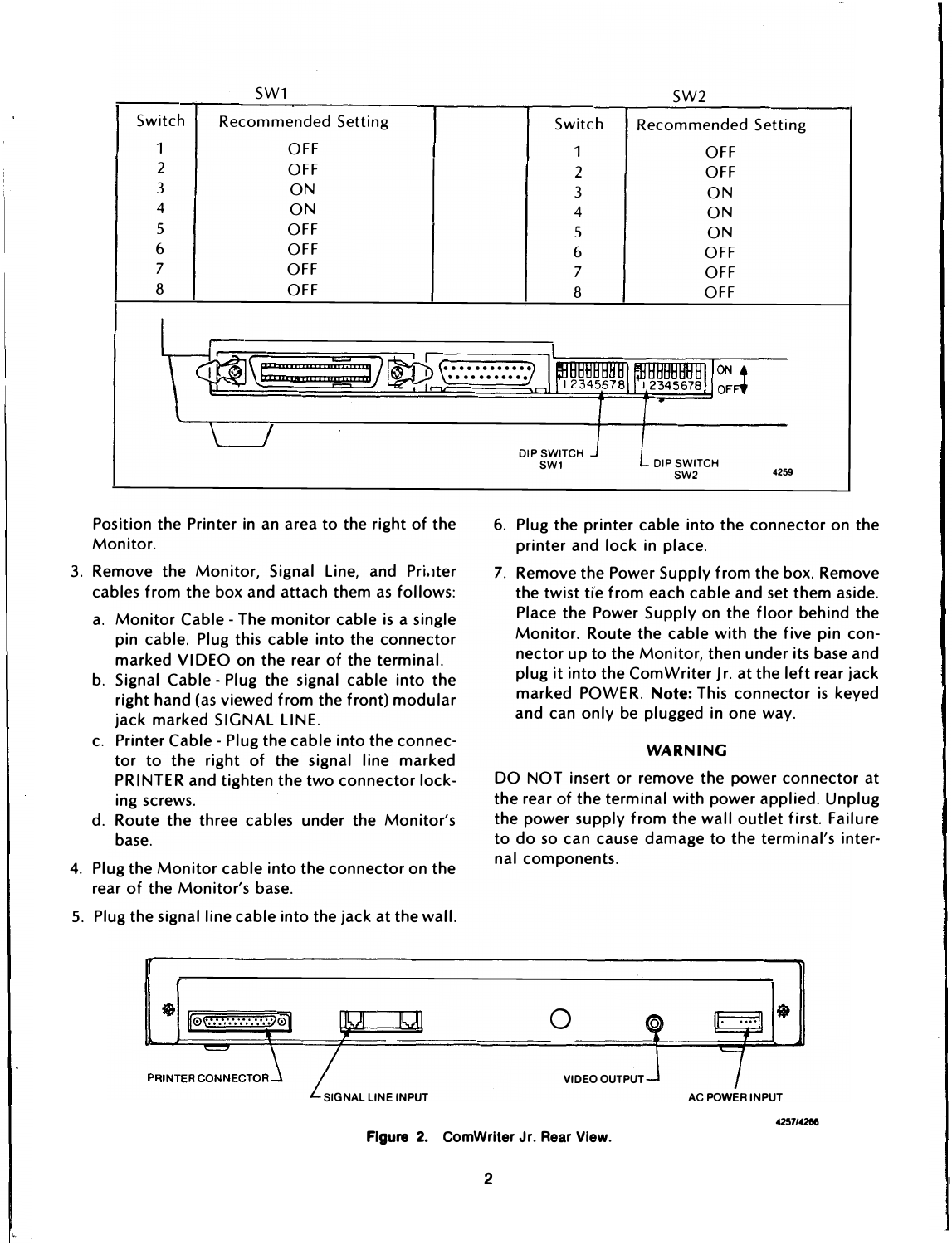- 8. Operating Instruction Strip Placement
	- a. Place the Operating Instruction Strip at the top of the keyboard such that the bottom edge of the strip rests against the top row of keys. The strip need not be fastened in any way.

## 3.0 PROGRAMMABLE OPTIONS

I·

The "Installation Mode" is used by the installer to program certain terminal options, such as Answerback, private wire option, and size of left margin.

To set the programmable options:

1. Turn power off by unplugging the power supply at the wall.

- 2. Remove the plastic plug on the rear panel (refer to Figure 2.) Insert a screwdriver into the opening and slide the configuration switch to the right as seen from the rear. Refer to Figure 3.
- 3. Plug the power supply back in. The terminal is now in the Installation Mode. The questions asked in this mode are listed in paragraphs 3.1 and 3.2.
- 4. After all the questions are answered, slide the configuration switch back to the left then touch the New Line key. The terminal will return to the Idle Mode. Re-insert the plug into the configuration switch opening.



Figure 3. Configuration Switch Access.

## 3.1 INSTALLATION QUESTIONS-Private Wire/Telex

| Question                                | Explanation                                                                                                                                                                                              |
|-----------------------------------------|----------------------------------------------------------------------------------------------------------------------------------------------------------------------------------------------------------|
| A/B ? (ENTER ? TO REMOVE A/B)           | Up to 32 characters can be entered for the Answer-<br>back. Touch the WRU key to terminate. Touch ? to<br>delete the current Answerback.                                                                 |
| PW $(Y/N)$ ? —                          | For selecting Private Wire. Touch Y for Private Wire,<br>and N for Telex. If No is the answer, the next question<br>will be skipped.                                                                     |
| FDX PW $(Y/N)$ ? __                     | For Full Duplex in Private Wire. Touch Y or N. This<br>question is skipped if the above question was an-<br>swered No.                                                                                   |
| ALLOWING INCOMING CALL ON LOW PAPER     | If answered No, the terminal will not answer an incom-<br>ing call when a printer fault exists. A printer fault is<br>caused by Paper Out, no power to the printer, or the<br>printer being de-selected. |
| ANSWER MODE = 1, ORIGINATE MODE = $0$ ? | Enter 1 to set the terminal interface to the Answer<br>Mode, enter 0 to set to the Originate Mode.                                                                                                       |
| 3                                       |                                                                                                                                                                                                          |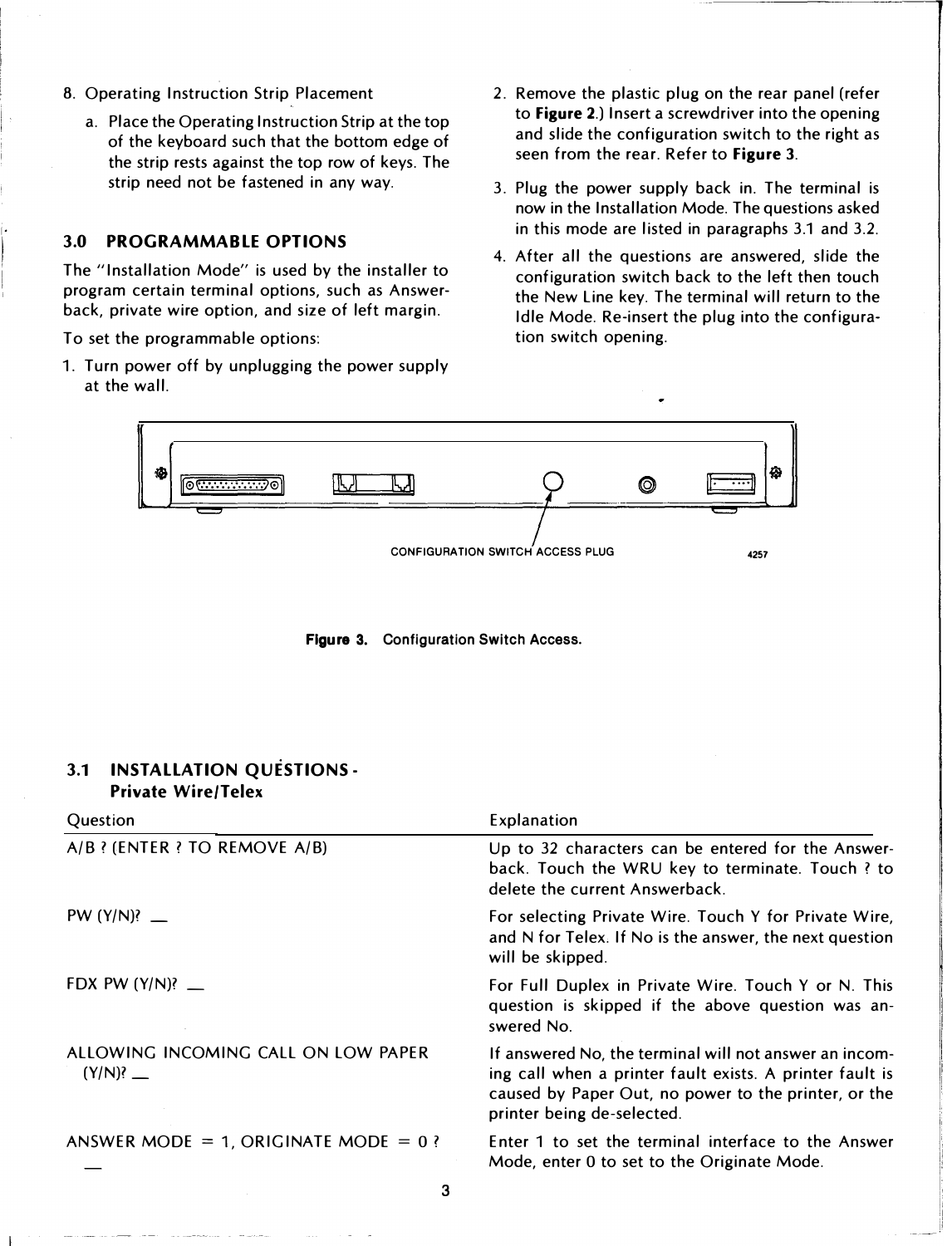ENTER COMM SPEED CODE ( $0 = 50$ ,  $1 = 75$ ,  $2= 100$ ,  $3= 200$ ,  $4= 225$ ) ?

This sets the Baud rate for transmitting messages. The digit entered will set the speed listed:

- 0-50 Baud 1 -75 Baud 2 -100 Baud 3-200 Baud
- 4- 225 Baud

Default is 50 Baud.

Enter the number for the type of printer being used. For star printer, enter same as Facit.

Enter the digit that equals the number of characters to be printed on each line by the printer.

This sets how far the printer will space over from the left margin before printing each line of text.

> ' la de la ca \_j

PRINTER TYPE  $(0 = \text{ComScript, } 1 = \text{Facit},$  $2 = O$ kidata,  $3 = Character)$ ? \_\_

PRINTER LINE LENGTH  $(0 = No$  Limit,  $1 = 69$ ,  $2 = 72$ ,  $3 = 80$ ,  $4 = 96$ ,  $5 = 132$ ? \_\_

HOW MANY SPACES IN LEFT MARGIN (0-9)? \_\_

After answering the final question, the terminal will display:

END OF INSTALLATION MODE.

If you make an error on any of these questions, cycle the power off then ON and step through the questions again, touching WRU to skip the questions that are correct.

## 3.2 Installation Questions- ASCII TWX/ODD

| Question                                                           | Explanation                                                                                                                                                                                                                                                                                                      |
|--------------------------------------------------------------------|------------------------------------------------------------------------------------------------------------------------------------------------------------------------------------------------------------------------------------------------------------------------------------------------------------------|
| A/B? (ENTER ? TO REMOVE A/B)                                       | Up to 32 characters can be entered for the Answer-<br>back. Touch the ENQ key to terminate.                                                                                                                                                                                                                      |
| ALLOWING INCOMING CALL ON LOW PAPER                                | If answered No, the terminal will not answer an incom-<br>ing call when a printer fault exists. A printer fault is<br>caused by Paper Out, no power to the printer, or the<br>printer being de-selected.                                                                                                         |
| WHICH AUTO SEQ KEYS (1-4) SHOULD BE AUTO<br>CALL (END WITH ENQ)? _ | This programs which AUTO key(s) will perform an<br>Auto Call. Enter the desired key(s). If more than one,<br>Do Not separate the numbers with a space. Terminate<br>the entry with ENQ.                                                                                                                          |
| DISABLE CALL KEY AND AUTO CALL KEY<br>$(Y/N)?$ _                   | If answered Y for Yes, the CALL and AUTO CALL keys<br>will not function. This is for use when all calling is<br>done through the use of the AUTO keys.                                                                                                                                                           |
| <b>ENABLE SEND-RECEIVE PRINT DIFFERENTIATION</b><br>$(Y/N)?$ —     | When answered Y, send data will be printed in a<br>slanted font and receive data will be printed in a<br>straight font. If answered N, both send and receive<br>data will be printed in the straight font. Note: If the<br>standard thermal printer is being used, this question<br>should be answered N for NO. |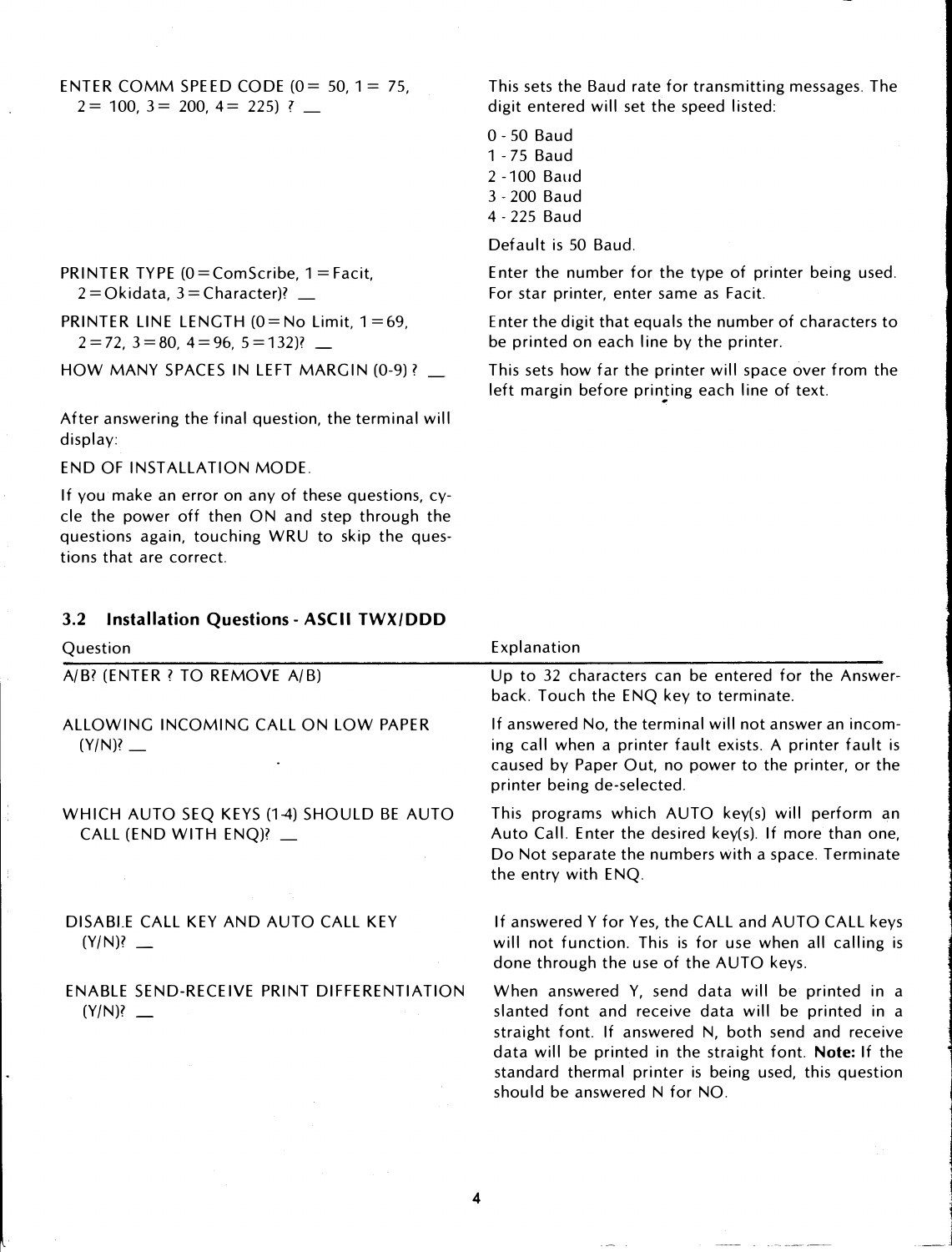If you make an error on any of the questions, cycle the power OFF then ON and step through the questions again, touching ENQ to skip the questions that are correct.

After the last ENQ is entered, the monitor displays: END OF INSTALLATION MODE.

# 3.3 Neutral Terminal Strap Options

If the terminal being installed is a Neutral Interface

terminal, several straps inust be set for proper configuration. The following Strap Designation table and the Strap Options Chart are supplied to properly configure the terminal.

-------�

I

If a strap is not to be used, lift the plug up and turn it 90 deg. so that it is attached to one pin only. This removes the strap and allows storage of the plug.

Some of the straps use a common center pin. In this case, simply move the plug from one set of the pins to the alternate set.



## Neutral Strap Locations

## STRAP DESIGNATION TABLE

| <b>STRAP</b>   | <b>DESIGNATION</b>                                      |
|----------------|---------------------------------------------------------|
| W1             | IN for Telex: Enables Polarity Detector.                |
| W <sub>2</sub> | IN for Private Wire: Disables Polarity Detector.        |
| W <sub>3</sub> | IN for Half Duplex: Disables Receive Data when sending. |
| W4             | IN for Full Duplex: Enables Receive Data when sending.  |

5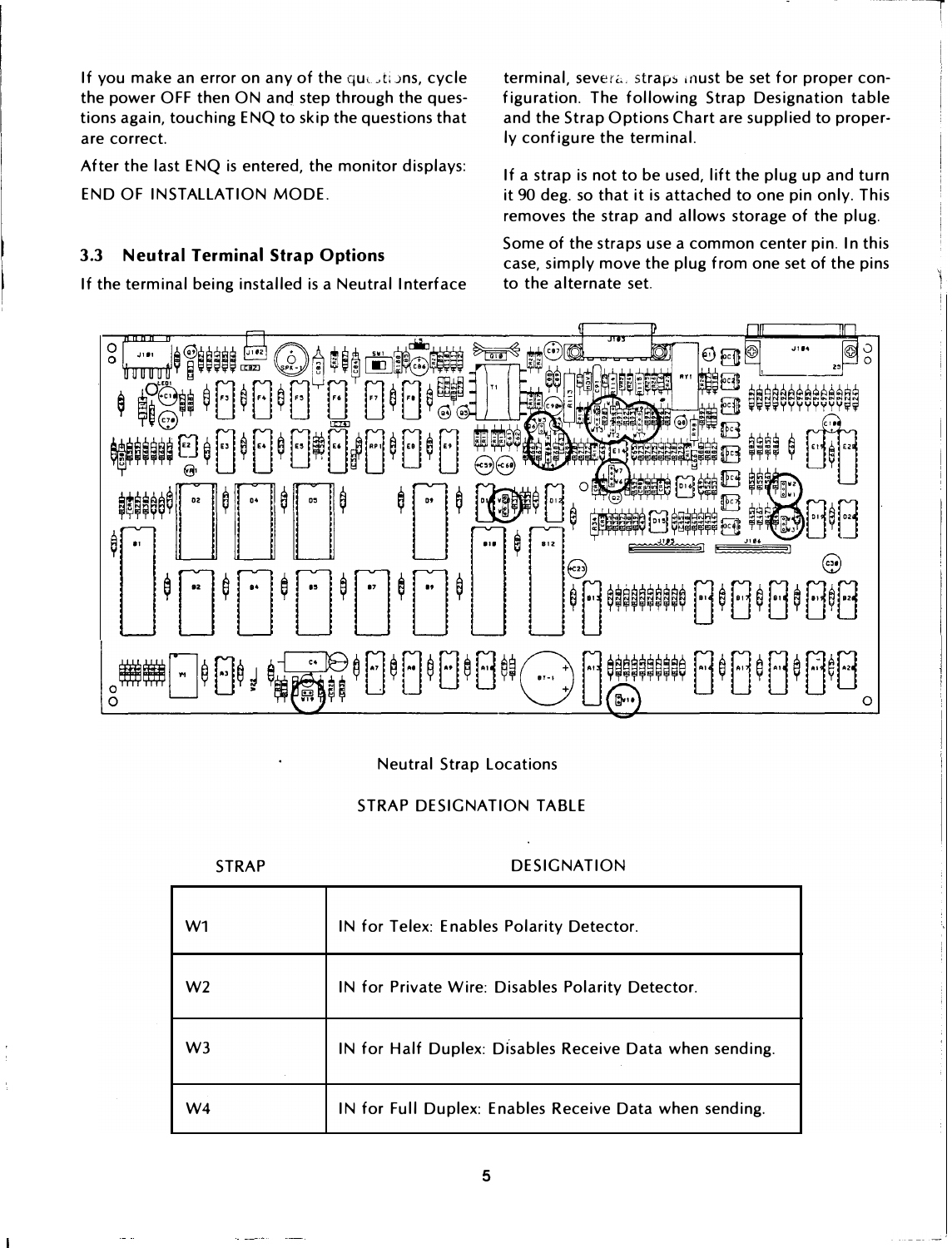| W <sub>5</sub>  |     | <b>OUT for Zero Idle Current.</b>                              |  |  |  |
|-----------------|-----|----------------------------------------------------------------|--|--|--|
| W <sub>6</sub>  |     | OUT for Full Duplex, IN for Half Duplex operation.             |  |  |  |
| W7              |     | OUT for Full Duplex, IN for Half Duplex operation.             |  |  |  |
| W <sub>8</sub>  |     | IN for Telex: Ties send loop to receive loop for idle current. |  |  |  |
| W9              |     | IN for full current at idle.                                   |  |  |  |
| W10             |     | IN for 2mA idle current.                                       |  |  |  |
| W11             |     | IN for 5mA idle current.                                       |  |  |  |
| W12             |     | IN for 10mA idle current.                                      |  |  |  |
| W13             |     | OUT for reduced idle current at power off.                     |  |  |  |
| W14             |     | IN for 60mA loop current - receive sense at 24mA.              |  |  |  |
| W15             |     | IN for 40mA loop current - receive sense at 16mA.              |  |  |  |
| W16             |     | IN for 20mA loop current - receive sense at 8mA.               |  |  |  |
| W17             |     | IN for Multi-drop Half Duplex Private Wire.                    |  |  |  |
| W18             |     | IN for 60Hz, OUT for 50Hz Monitor Vertical Sweep.              |  |  |  |
| W19             |     | IN for Battery Back-up (normally IN).                          |  |  |  |
| W <sub>20</sub> | W21 | <b>Font Selection</b>                                          |  |  |  |
| IN              | IN  | <b>ASCII</b>                                                   |  |  |  |

6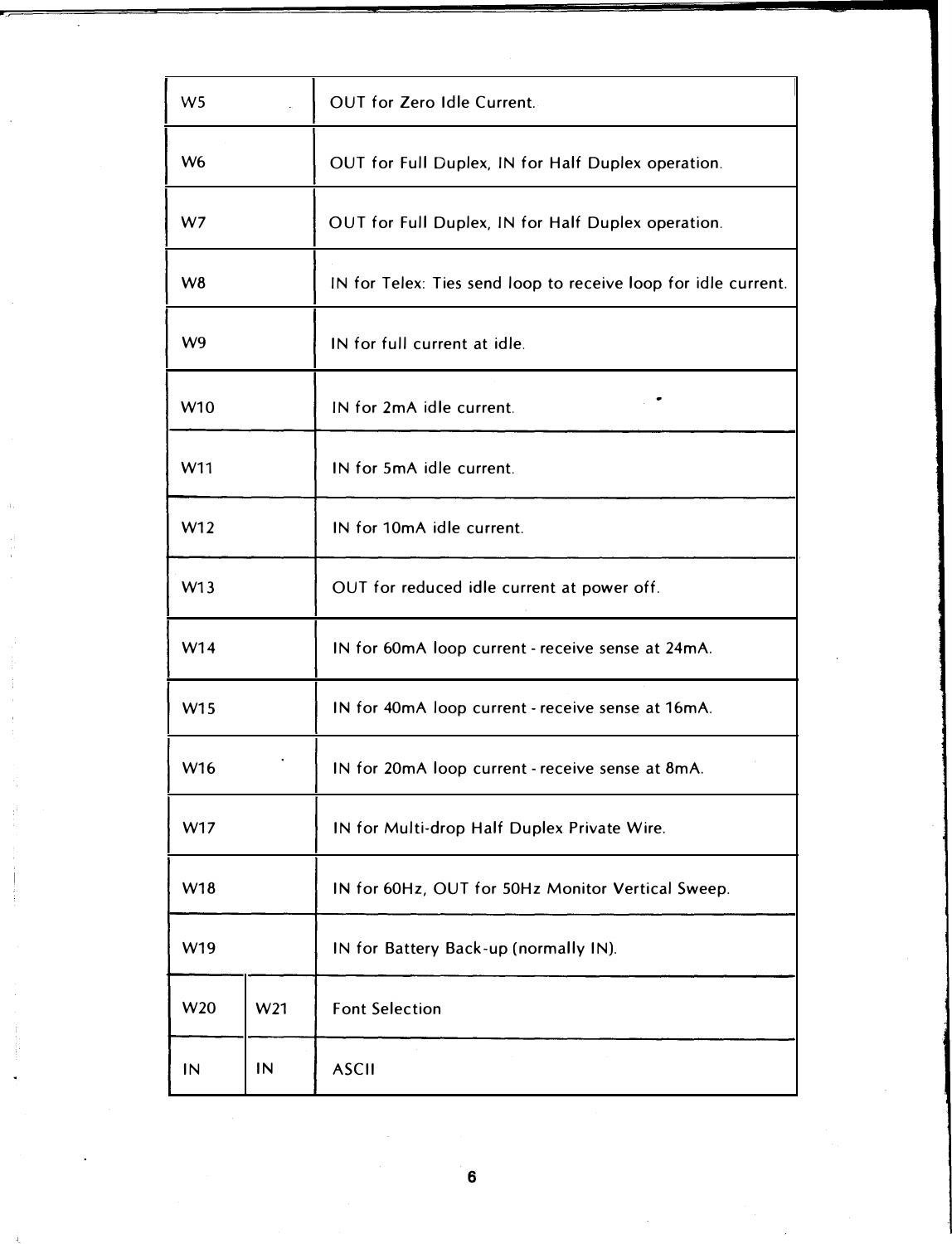| IN  | OUT | <b>International Telex</b> |  |  |  |  |  |  |
|-----|-----|----------------------------|--|--|--|--|--|--|
| OUT | IN  | <b>Domestic Telex</b>      |  |  |  |  |  |  |
| OUT | OUT | Spanish Telex              |  |  |  |  |  |  |

#### **STRAP OPTIONS CHART**

| <b>TOPTIONS V1</b> | ∤ ⊎2 | <b>INS INA</b> | <b>JWS</b> |  |  |  |  |  | (W6 {W7 {W8 {W9 {W10}V11}V12}V13}V14}V15}V16}V17} |                                      |
|--------------------|------|----------------|------------|--|--|--|--|--|---------------------------------------------------|--------------------------------------|
|                    |      |                |            |  |  |  |  |  |                                                   | TELEX 20MA, 5MA, IDLE                |
|                    |      |                |            |  |  |  |  |  |                                                   | <u> TELEX AØMA,SMA.IDLE.</u>         |
|                    |      |                |            |  |  |  |  |  |                                                   | TELEX 60MA.SMA.IDLE                  |
|                    |      |                |            |  |  |  |  |  |                                                   | TELEX 20MA. SMA. IDLE. 2MA. PWR. OFF |
|                    |      |                |            |  |  |  |  |  |                                                   | TELEX 20MA.0MA.IDLE                  |
|                    |      |                |            |  |  |  |  |  |                                                   | <u> TELEX 20MA,FULL CURRENT IDLE</u> |
|                    |      |                |            |  |  |  |  |  |                                                   | MOTE SPRIVATE WIRE, HOX, 22MA,       |
|                    |      |                |            |  |  |  |  |  |                                                   | INGTE SPRIVATE VIRE, HDX, 40MA.      |
|                    |      |                |            |  |  |  |  |  |                                                   | MOTE RPRIVATE WIRE, HDX, 60MA.       |
| 1 8                |      |                |            |  |  |  |  |  |                                                   | IPRIVATE WIRE.FDX.20MA.              |
|                    |      |                |            |  |  |  |  |  |                                                   | <u>IPRIVATE WIRE.FDX.40MA.</u>       |
| 12                 |      |                |            |  |  |  |  |  |                                                   | PRIVATE WIRE.FDX.60MA.               |

Note:

- 1. "X" Denotes Strap is IN.
- 2. Option number 1 straps are installed for shipment.
- 3. WI 7 IN for Multidrop systems only.

# **Neutral Connector Pin Assignments:**

# **HALF DUPLEX (Telex)**

| Pin | <b>Description</b>    | <b>Wire Color</b> |
|-----|-----------------------|-------------------|
|     | Line $( +$ for Idle)  | Black             |
| 2   | Line $(-$ for Idle)   | White             |
| 3   | N.C.                  | <b>Brown</b>      |
| 4   | N.C.                  | Red               |
|     | <b>Chassis Ground</b> | Green             |

#### **FULL DUPLEX**

| Pin           | <b>Description</b>    | Wire Color   |
|---------------|-----------------------|--------------|
|               | Receive $(-)$         | <b>Black</b> |
| $\mathcal{P}$ | Send $(+)$            | White        |
| 3             | Receive $(+)$         | <b>Brown</b> |
|               | Send $(-)$            | Red          |
|               | <b>Chassis Ground</b> | Green        |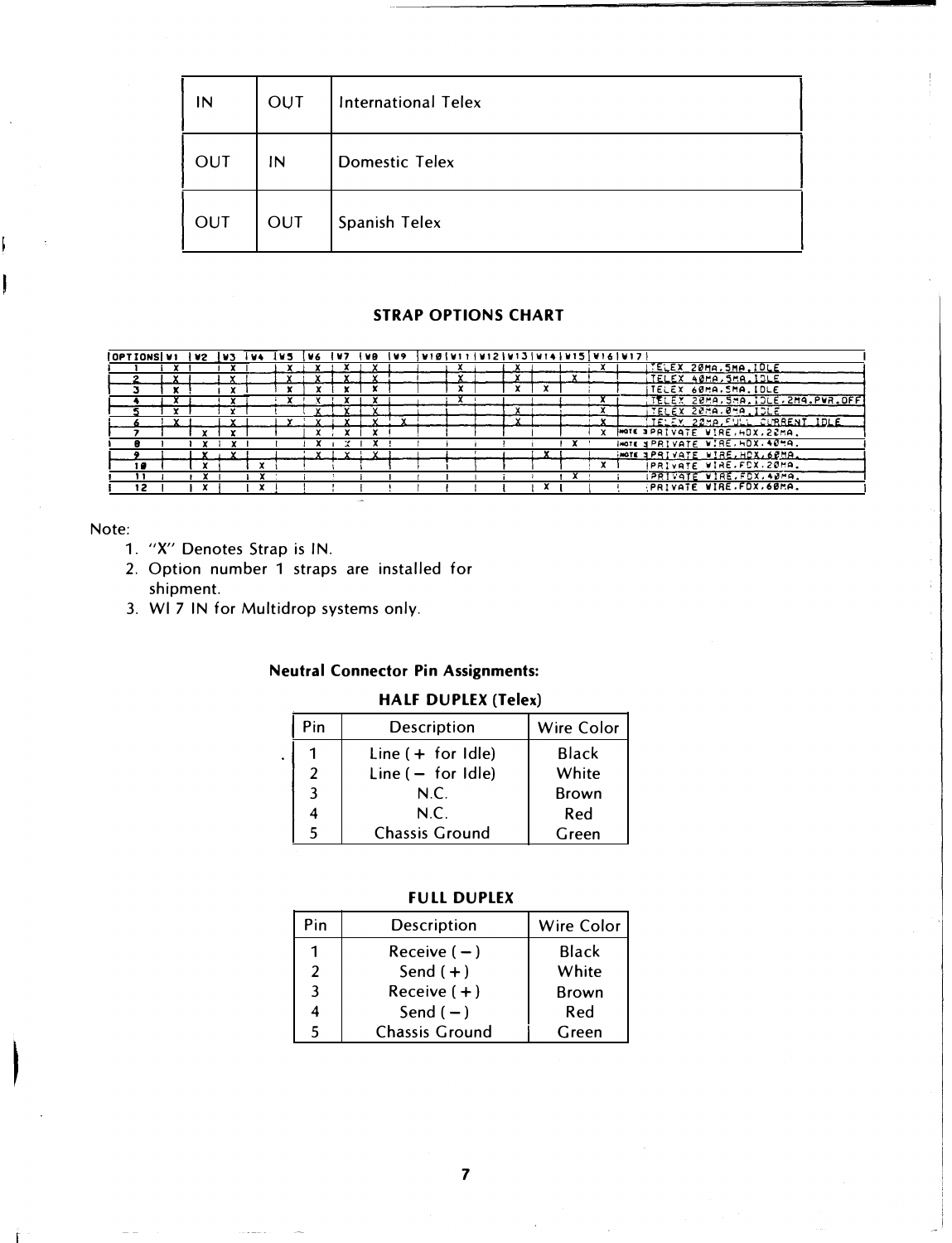### 4.0 DIAGNO. HCS

The terminal can automatically test its program, battery, and printer. Unplug the power supply at the wall, hold down the AUTO 1 key (on a Telex terminal) or the OPTIONS key (on a TWX/DDD terminal), and plug the power supply back in. The terminal will display its diagnostics on one line. For example:

After the diagnostics are displayed, touch the New Line key and the complete character font will be printed.

If you wish to enter the Terminal Set-up Mode to access User Options, touch the New Line key again. If not, cycle the power OFF then ON to return to normal operation.

I

#### I.D. AS8A \* BATTRY OK \* PRINT OK

Explanation of each item:

 $I.D.:$ This is the program identification number.

BATTERY: Either BATTERY OK or BATTERY FAULT will be displayed. A fault condition indicates that data stored in the user memory has been lost due to the battery failure.

PRINT: PRINT FAULT will be displayed if any of the following conditions exist:

- 1. Paper Out Condition.
- 2. Printer Power OFF or Printer Power Fail.
- 3. Printer Not Selected.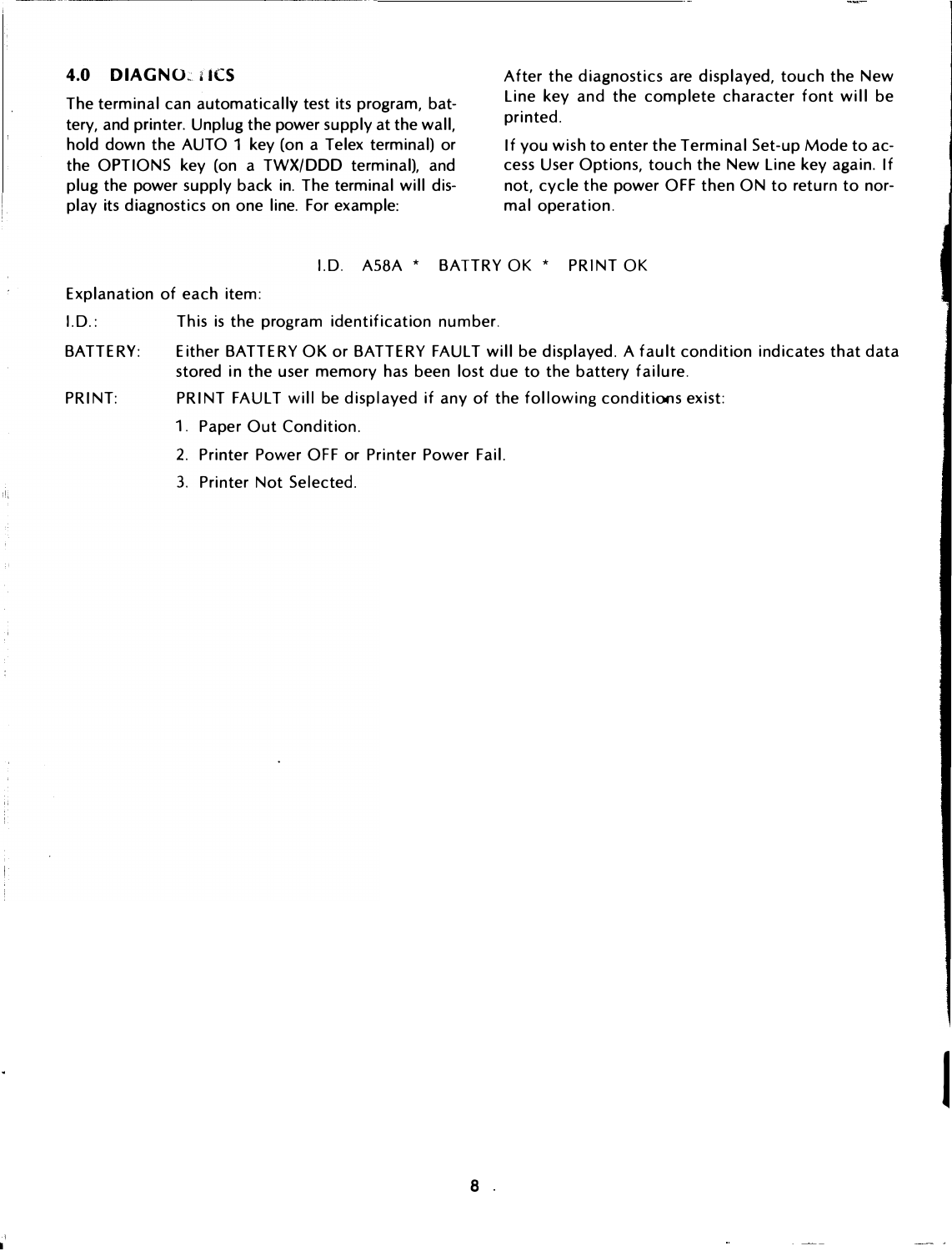# Maintenance

4264

## 5.0 MAINTENANCE

r

Before performing any of the maintenance procedures, disconnect the power supply from the wall outlet.

### 5.1 Operator Console Internal Access

- 1. Remove the four cover mounting screws. There are two screws holding the cover to the back panel (one at each end of the panel) and two screws holding the cover to the base (located on the under side, centered near the front edge).
- 2. Lift the cover straight up and set to one side.



#### 5.2 Keyboard Removal

- 1. Remove the four keyboard mounting screws (two at each end of the keyboard assembly). Refer to Figure 5.
- 2. Move the keyboard towards the front of the base far enough to expose the two keyboard connectors. Disconnect the two keyboard cables from the main logic assembly.
- 3. Lift the keyboard assembly away from the base.



KEYBOARD CONNECTORS 4262 Figure 5.

#### 5.3 Main Logic Board Assembly Removal

- 1. Remove the keyboard assembly.
- 2. Disconnect the power connector, Video cable, Signal Line, and Printer cable from the main logic board.
- 3. Remove the five (5) main logic board mounting screws. Refer to Figure 6.
- 4. Angle the main logic board up slightly to clear the front edge of the base and slide the board toward the front of the base until it clears the two keyboard brackets.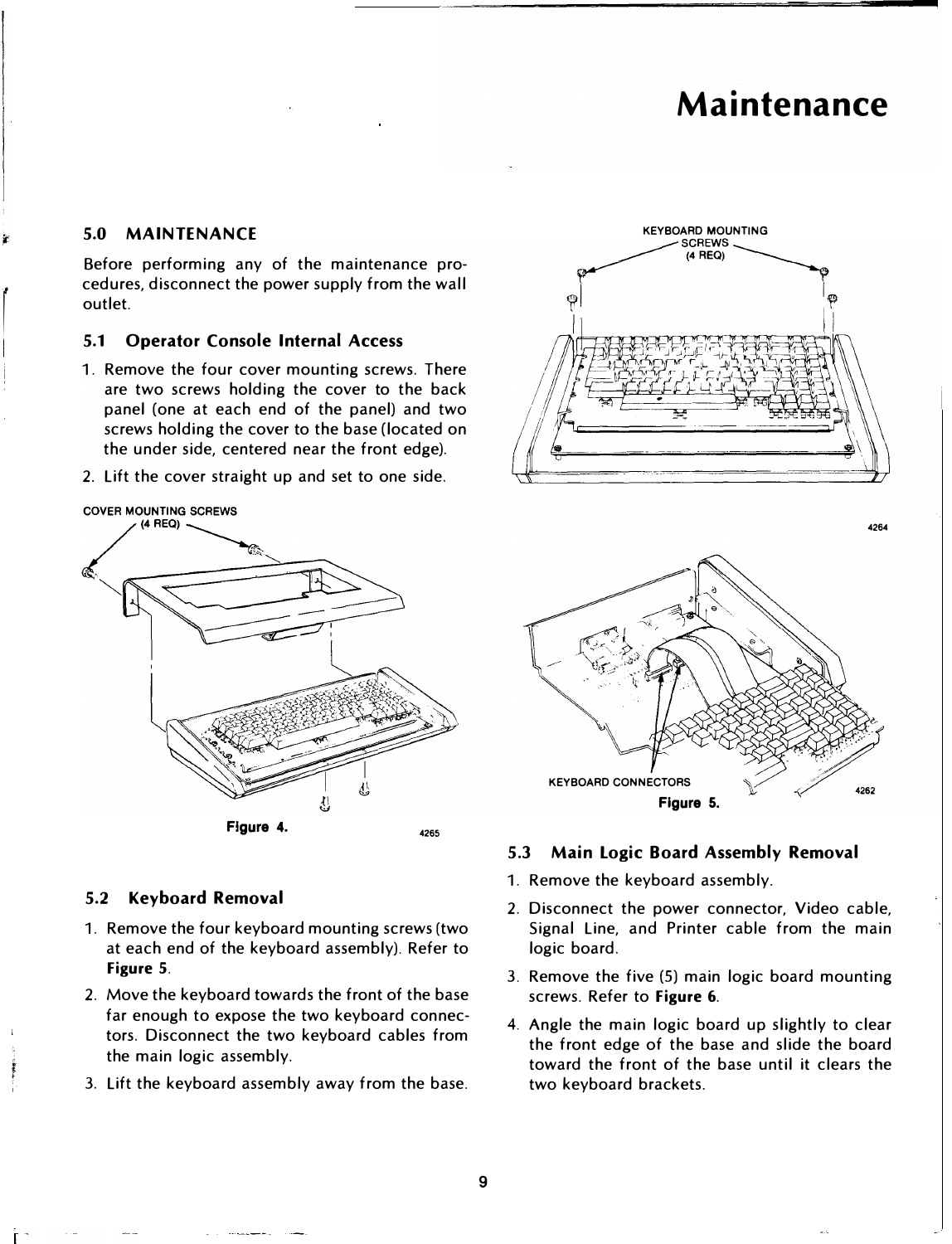

J.



light the company of the company of the company of the company of the company of the company of the company of